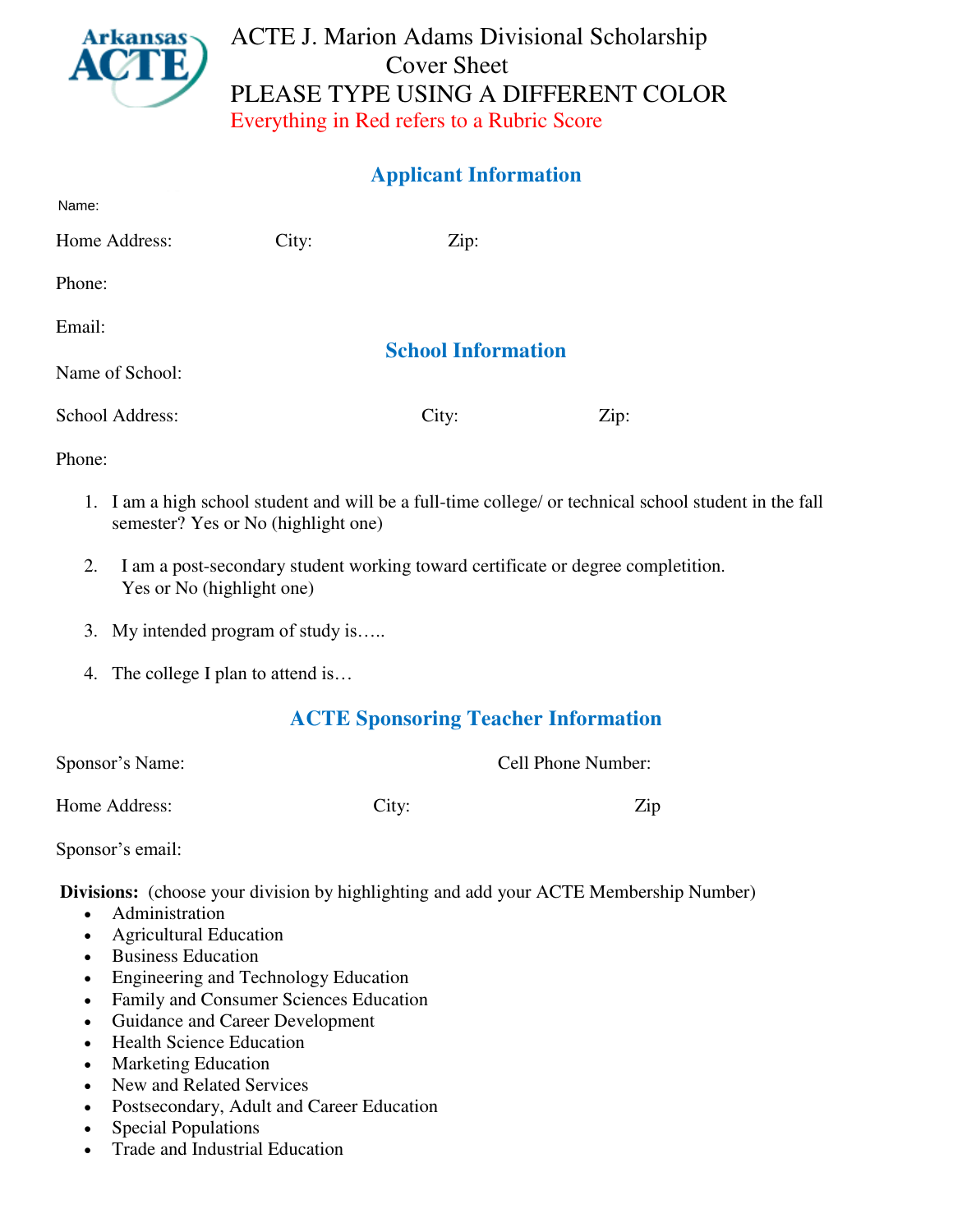# *APPLICATION MUST BE EMAILED FROM SPONSOR'S EMAIL ADDRESS* **ACTE J. Marion Adams Divisional Scholarship Application**

Application must be submitted electronically to  $\frac{info@arkansasacte.org}{info@arkansasacte.org}$  $\frac{info@arkansasacte.org}{info@arkansasacte.org}$  $\frac{info@arkansasacte.org}{info@arkansasacte.org}$  by  ${\bf February\ 1}^{\rm st}$ **To avoid confusion, submit everything one time in one email from your sponsor's email.**

## **Applicant Information**

| Name:                                                   | Birth date: |                                 | High School:         |  |
|---------------------------------------------------------|-------------|---------------------------------|----------------------|--|
| <b>Cumulative GPA:</b>                                  |             | <b>ACT TEST SCORE:</b>          |                      |  |
|                                                         |             | OR                              |                      |  |
|                                                         |             |                                 | <b>Compass Score</b> |  |
| CTE Courses that will count toward high school diploma: |             |                                 |                      |  |
| <b>SEMESTER COURSES</b>                                 |             | <b>COURSES THAT LAST A YEAR</b> |                      |  |
|                                                         |             |                                 |                      |  |
|                                                         |             |                                 |                      |  |
|                                                         |             |                                 |                      |  |
|                                                         |             |                                 |                      |  |
|                                                         |             |                                 |                      |  |
|                                                         |             |                                 |                      |  |
|                                                         |             |                                 |                      |  |
|                                                         |             |                                 |                      |  |
|                                                         |             |                                 |                      |  |
|                                                         |             |                                 |                      |  |
|                                                         |             |                                 |                      |  |
|                                                         |             |                                 |                      |  |
|                                                         |             |                                 |                      |  |
|                                                         |             |                                 |                      |  |
|                                                         |             |                                 |                      |  |
|                                                         |             |                                 |                      |  |
|                                                         |             |                                 |                      |  |
|                                                         |             |                                 |                      |  |

Are you a completer? If yes, what area? If no, why?

Highlight the courses above that make you a completer.

Post-secondary CTE courses taken if applicable: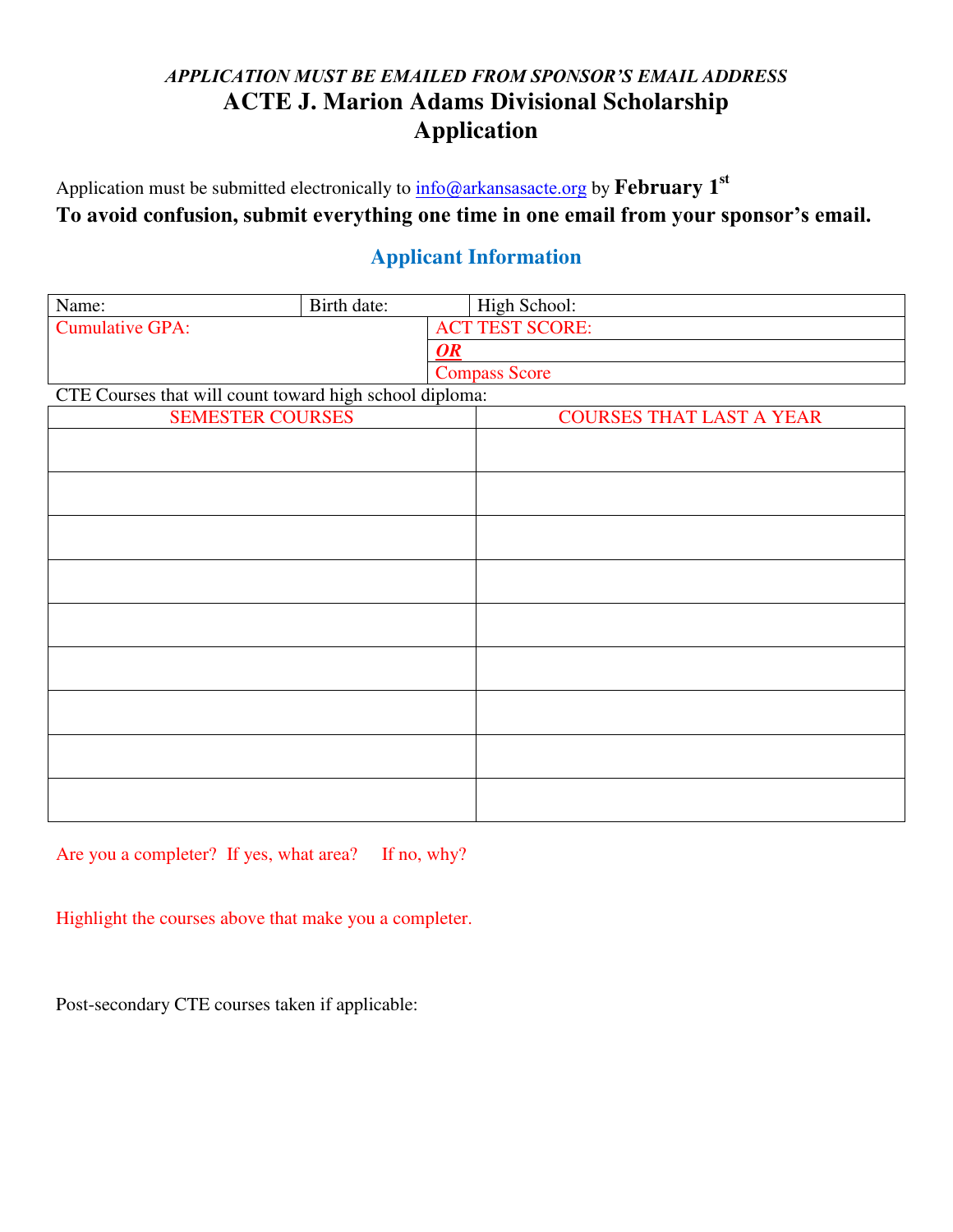**What are your educational goals?** 

**What are your career goals?**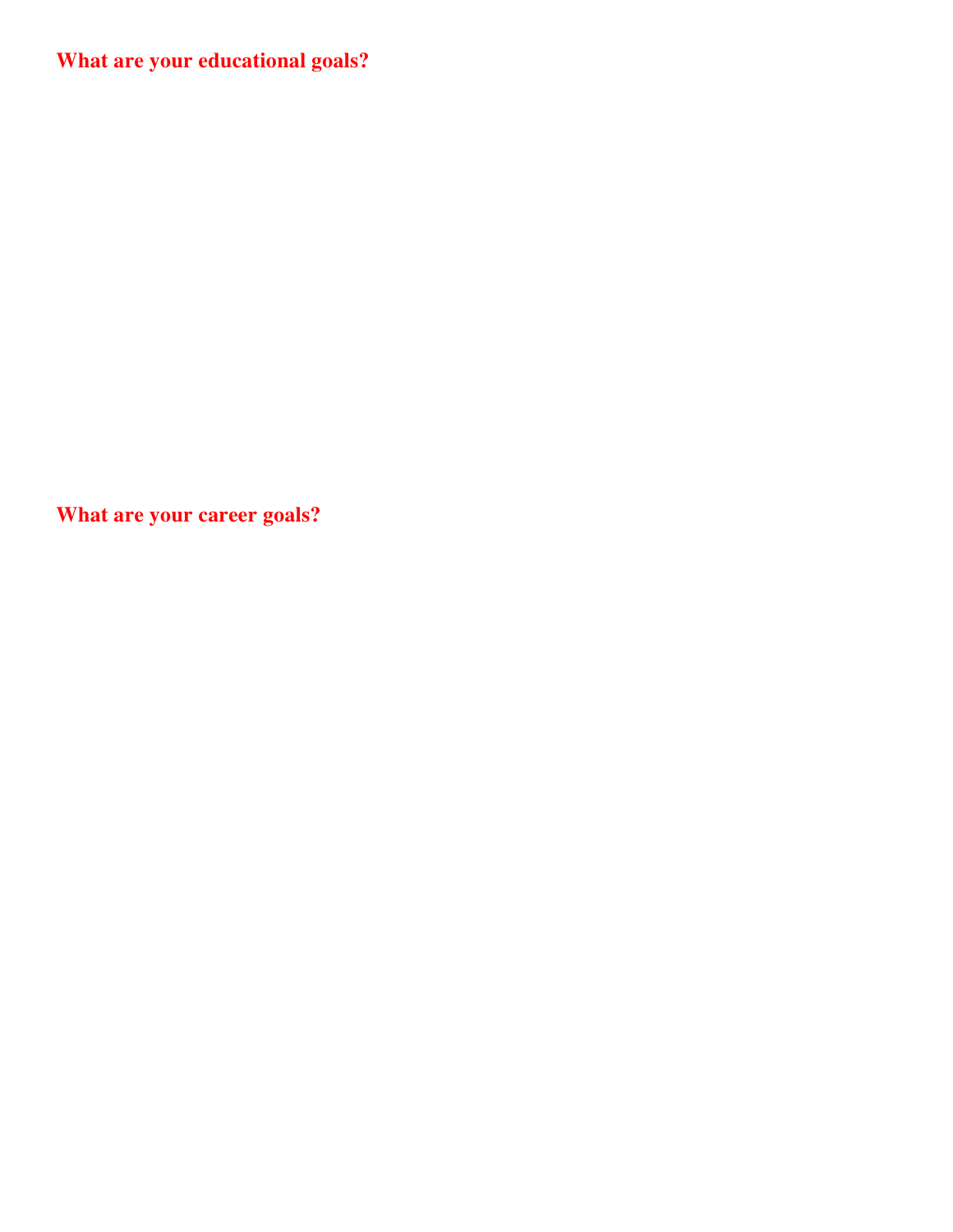# **ACTE J. Marion Adams Divisional Scholarship Application**

### **Applicant's Name:**

#### **Leadership Activities**

A. List **major CTE Student Organization activities** (offices held, committee assignments, awards, competitions, etc) and the level of participation. *Do not duplicate any item.*

|                 | Activity | Level of Participation (type in year) |                 |  |                 |
|-----------------|----------|---------------------------------------|-----------------|--|-----------------|
|                 |          | Local                                 | Area/Dist State |  | <b>National</b> |
|                 |          |                                       |                 |  |                 |
| $9th$ Grade     |          |                                       |                 |  |                 |
|                 |          |                                       |                 |  |                 |
|                 |          |                                       |                 |  |                 |
|                 |          |                                       |                 |  |                 |
| $10th$ Grade    |          |                                       |                 |  |                 |
|                 |          |                                       |                 |  |                 |
|                 |          |                                       |                 |  |                 |
|                 |          |                                       |                 |  |                 |
| $11th$ Grade    |          |                                       |                 |  |                 |
|                 |          |                                       |                 |  |                 |
|                 |          |                                       |                 |  |                 |
| $12^{th}$ Grade |          |                                       |                 |  |                 |
|                 |          |                                       |                 |  |                 |
|                 |          |                                       |                 |  |                 |
|                 |          |                                       |                 |  |                 |

B. List **major school and community activities** and/or accomplishments achieved that were helpful in making you a more involved and contributing individual to your school and community. *These activities may include class offices, club activities, extra curricular student activities, church activities, etc. (DO NOT duplicate items listed in section "A" above)*

|                 | <b>Activity</b> |
|-----------------|-----------------|
| $9th$ Grade     |                 |
|                 |                 |
| $10th$ Grade    |                 |
|                 |                 |
| $11th$ Grade    |                 |
|                 |                 |
| $12^{th}$ Grade |                 |
|                 |                 |